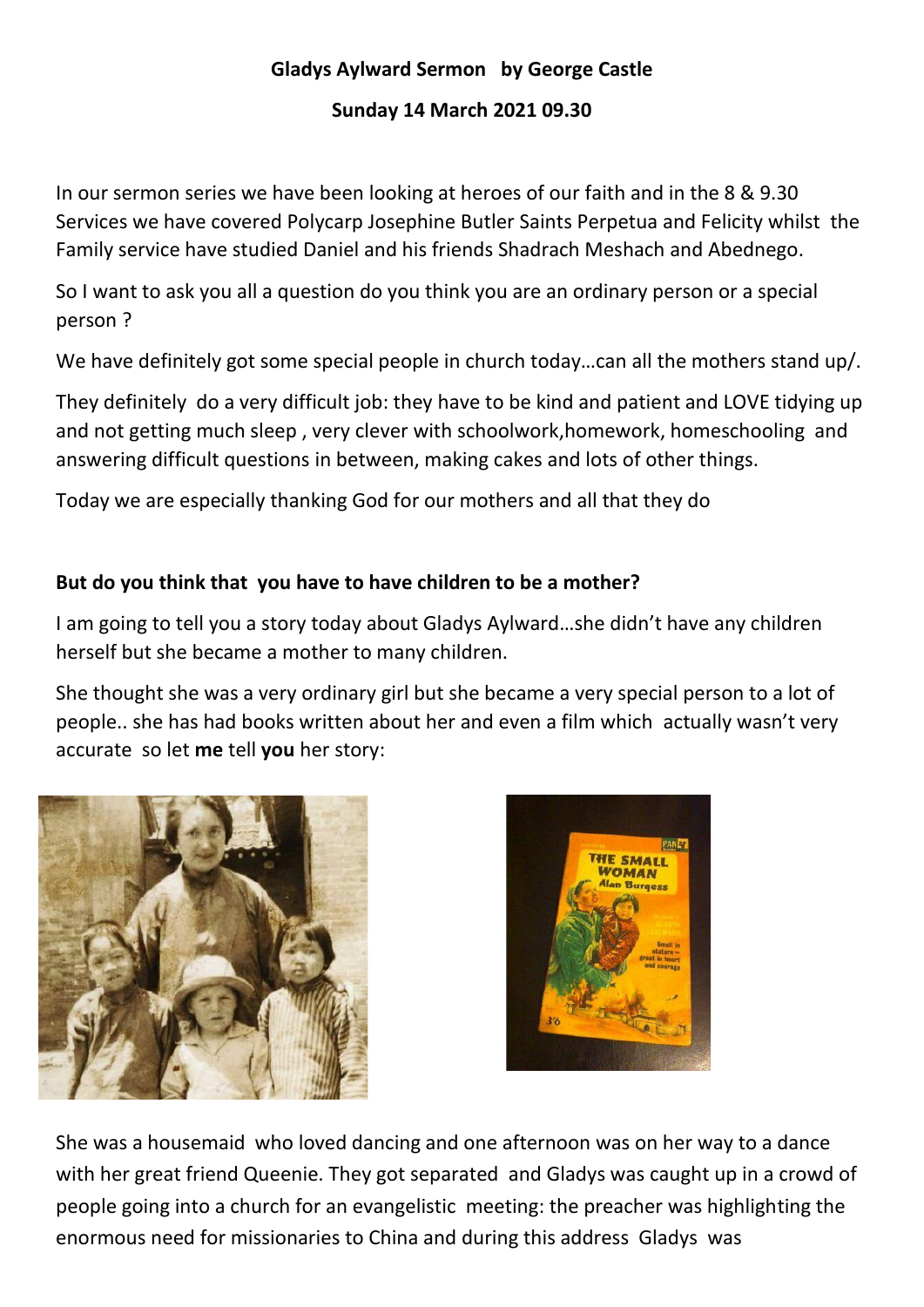overwhelmed by the love of God **for her** and left the meeting **totally changed** and **totally determined** to raise support to send missionaries to China .

She applied to the China Inland Mission and was accepted on a preliminary three-month course for aspiring missionaries, *but* she really struggled with all that *learning* and most of all with learning the Chinese language. She was so upset when her training was terminated due to her lack of progress.

Undeterred Gladys challenged everybody she met about whether God was calling **them** to be missionaries until one day her exasperated brother retorted

# *if you are so sure God wants missionaries in China why don't You go.*

*Her brother's words had really shocked her* she prayed and became convinced that God wanted *her, Gladys* in China. The circumstances around her decision and the fascinating twists and turns in this episode of her life are incredible to read but suffice to say Gladys went back into service to raise the £45 needed for a train ticket on the Trans-Siberian railway to Yangcheng.

She had many close encounters with disaster and death on this long journey including straying into a war zone and being detained by the Russians, she managed to evade them with local help and escaped via a Japanese trawler. She travelled across Japan with the help of the British Consul and took another ship to [China.](https://en.wikipedia.org/wiki/China) She had many close encounters with disaster and death on this long journey but eventually arrived in [Yangcheng.](https://en.wikipedia.org/wiki/Yangcheng_County)

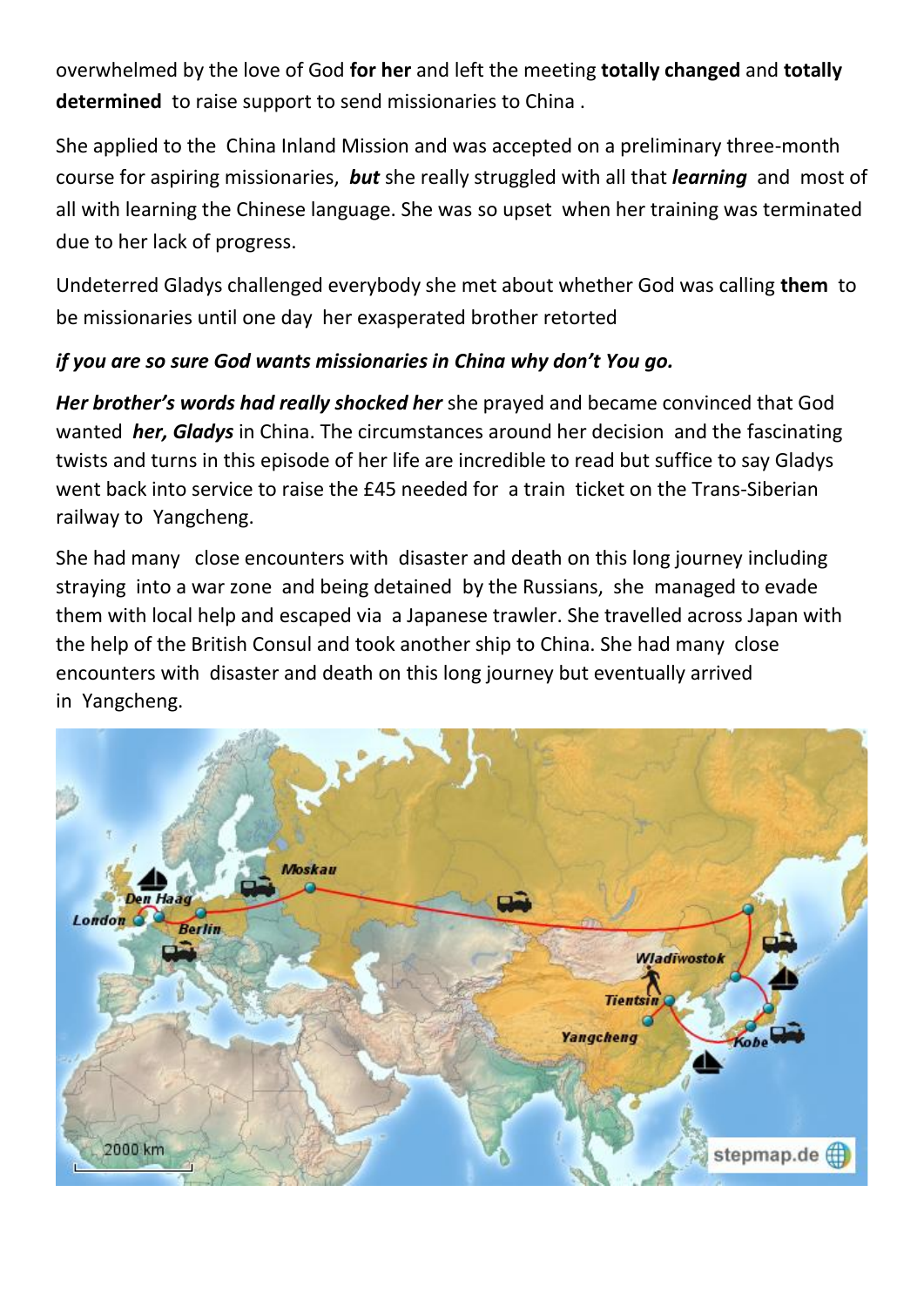Working with an older missionary, Jeannie Lawson they established a guesthouse called the Inn of the Eight Happinesses for the muleteers travelling across the region. The Chinese people loved stories and story-telling so Jeannie would spend the evenings telling the muleteers stories of Jesus and many came to faith.

Being immersed in the culture enabled Gladys to learn the language that she had struggled so hard with back in the UK, but disaster struck after a year when Jeannie Lawson died and 30 year old Gladys was left running the Inn. Jeannie's pension had been supporting the Inn but now there was no income. Gladys prayed and help came from **the** most unexpected source.

The local Mandarin asked Gladys for help in enforcing the new law to eradicate the dreadful practice of binding young girls feet leaving them crippled and unable to walk more than a few paces without pain.

You can see in this picture that the girls are wearing tiny shoes with a pointed toe.

**Girls with bound feet wearing** special shoes



In this next picture these are the little shoes that the girls would wear to cover their poor misshapen feet. My little goddaughter Scout has very kindly lent me her shoes.

**These (**Scout's shoes**)** are BIGGER than the shoes in the picture. Scout is 1 and her shoes are bigger than those of an adult woman.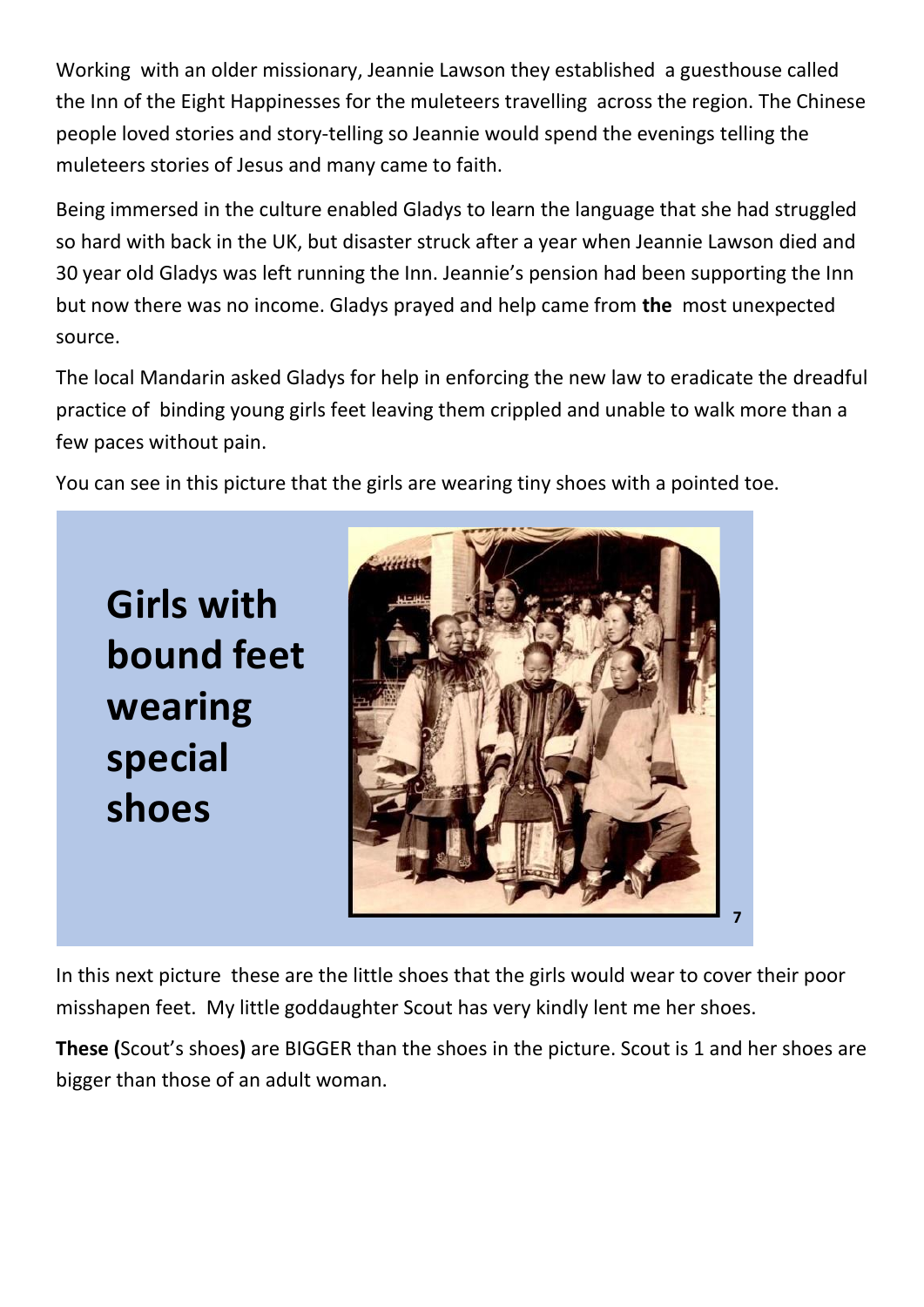

The Mandarin explained to Gladys Aylward :

## **You have big feet and you are a woman**

**Big feet means that you can walk and travel to the villages to educate and prevent this**  practise... only a woman can do this.

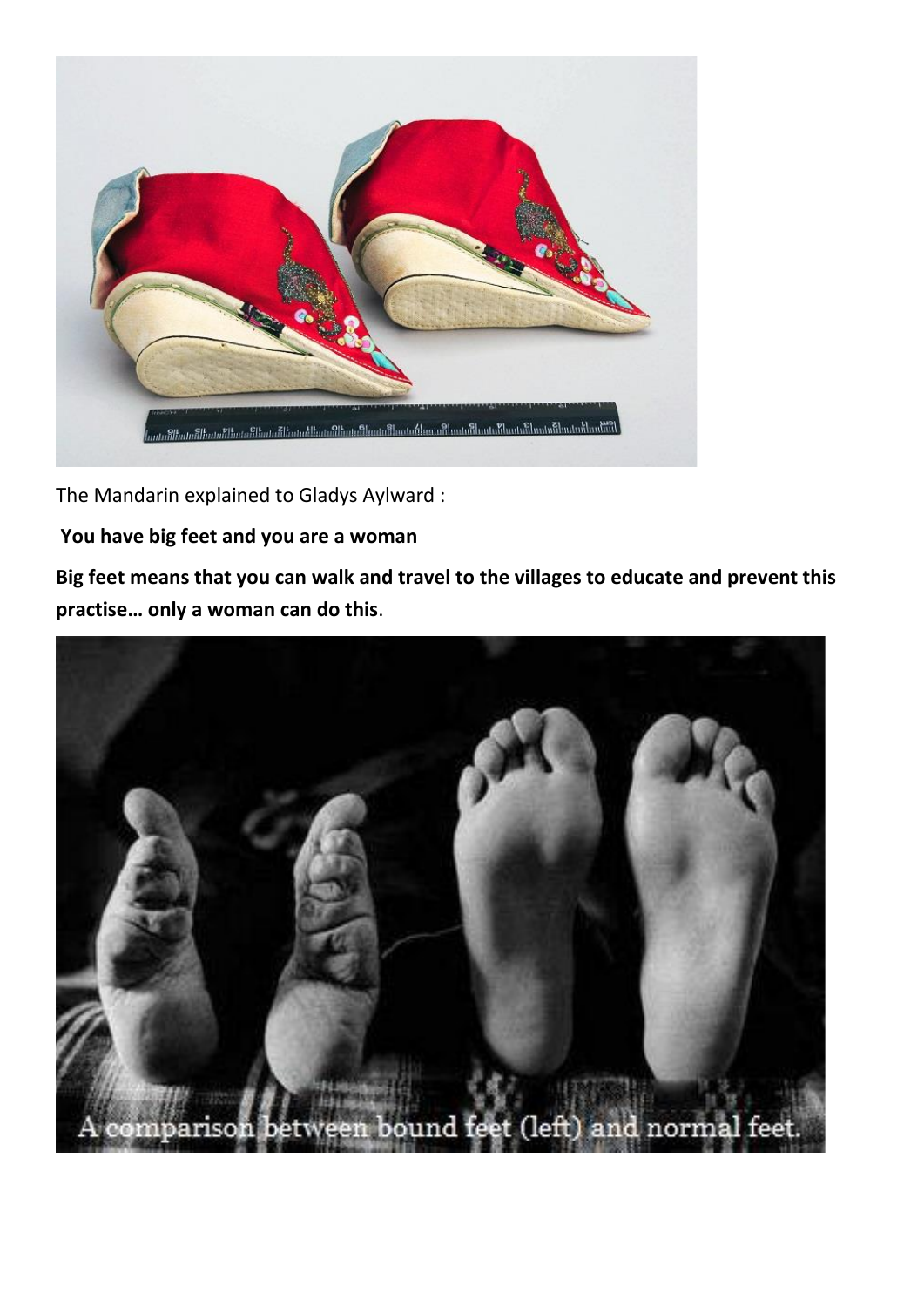Gladys agreed on the one condition - that she could talk about Jesus. The mandarin also agreed, and Gladys became a foot inspector for the Government of the Republic of China and therefore received a salary!

Gladys was really successful in this work! Previous foot inspectors had experienced resistance and violence but Gladys was shown great reverence and rapidly gained enormous respect from the Mandarin and the whole region. She was known as Ài Wěi Dé meaning 'Virtuous One'

*And all the time* Gladys carried on telling stories about Jesus to the homes and families she visited.

She quelled a violent prison riot and became involved in prison reform and rehabilitation so her reputation for great kindness grew and she risked her life many times to help those in need.

The Inn had now become an orphanage coping with huge numbers of abandoned children and Gladys had adopted a number of the children herself.



In 1938, she faced her greatest challenge when the region [was invaded by Japanese](https://en.wikipedia.org/wiki/Second_Sino-Japanese_War)  [forces](https://en.wikipedia.org/wiki/Second_Sino-Japanese_War) and Gladys led more than 100 orphans over the mountains, and across the Yellow River to safety. It took 27 days to travel over 100 miles, Gladys was the only adult and most of the children were aged between 4 and 8. Having reached Xian safely Gladys collapsed with mental and physical exhaustion and typhus fever taking many months to recover.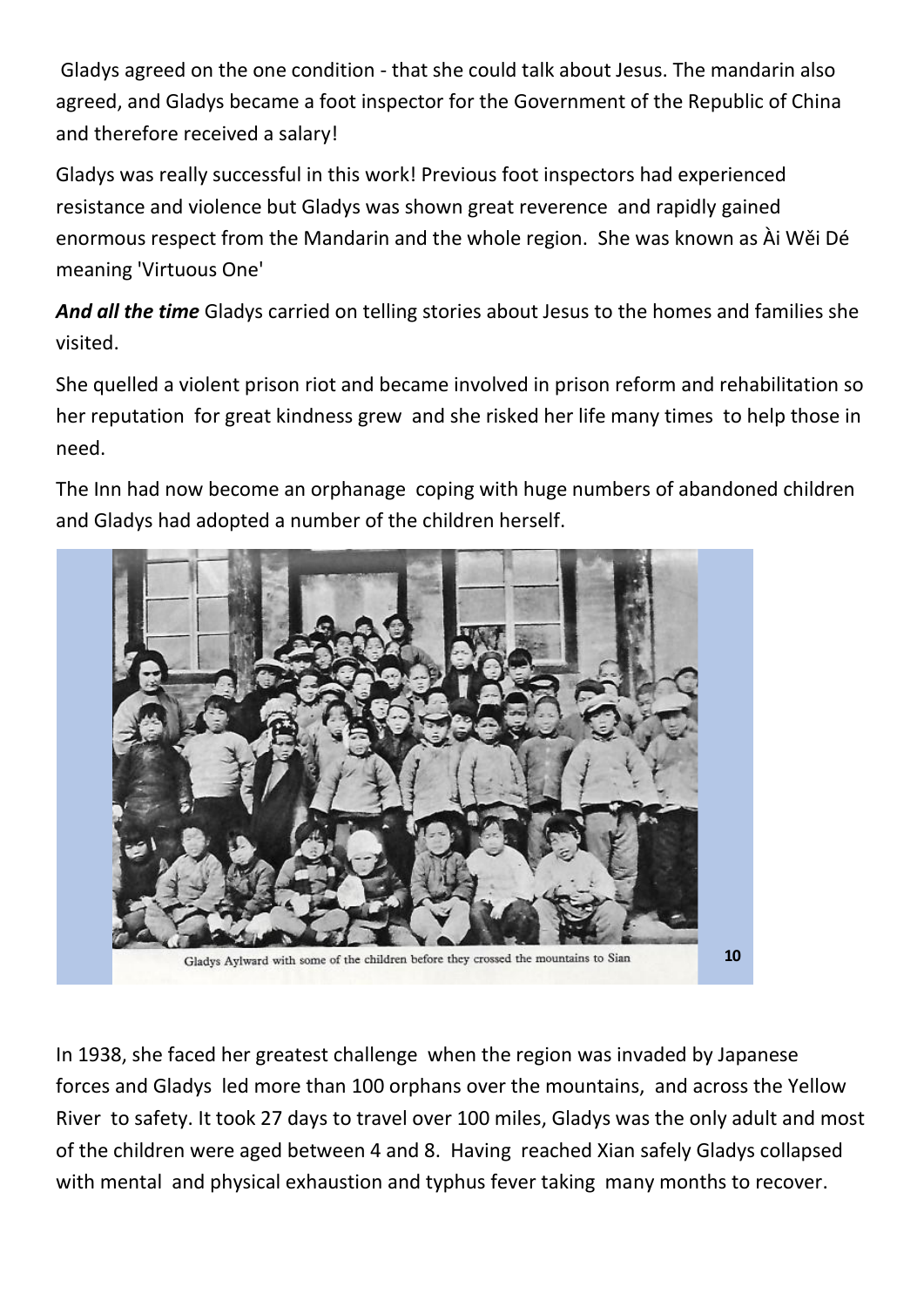She remained in China for another 11 years only returning to Britain in 1949 when her life was in great danger from the Communists. Settling in [Basingstoke,](https://en.wikipedia.org/wiki/Basingstoke) she recorded many lectures about her work in China . After her mother died, Gladys tried to return to China but was rejected by the [Communist government](https://en.wikipedia.org/wiki/Government_of_the_People%27s_Republic_of_China) after a brief stay in British administered [Hong Kong,](https://en.wikipedia.org/wiki/Hong_Kong) she finally settled in [Taiwan](https://en.wikipedia.org/wiki/Taiwan) in 1958. There, she founded the Gladys Aylward Orphanage, where she worked until her death in 1970.

**So today on Mothering Sunday** what can we learn about this particular hero of faith? And how does this fit with our reading from St. Mark's Gospel?

The gospel describes the disciples trying to protect Jesus from pushy parents wanting Jesus to bless their children.

Perhaps the disciples thought that the children were unimportant, that Jesus had far better things to do like teaching adults and healing the sick than to be distracted with grubby snotty little people. The disciples must have been quite embarrassed then when Jesus told them off and instead emphasized the **importance** of children, that they should be encouraged to seek God and **in fact** the *adults* needed to learn from the children!

So what is it that we adults need to learn from our children? I think it is the simplicity with which children accept situations. Children are open and receptive they don't have the barriers that we adults use to filter or judge or weigh up our response to God.

And I think this is so well demonstrated in Gladys: she was a simple uneducated girl and yet when she heard that evangelistic message she responded wholeheartedly. **Jesus had died for her** ..quite simply her response was that *her life should now be lived for God.*

Secondly when it dawned on her that **she** was the missionary that God was calling she pursued her plan with great determination ..please do watch some of the remarkable documentaries in which Gladys herself describes her desperation to reach China .

How amazing that the Mandarin was so concerned with Gladys "big feet" that he gave permission to tell the Jesus stories whilst she visited homes to unbind and release those tortured little feet.

What are your "big Feet" the unique skill or gift or opportunity that enable you to influence a situation around you.. and are you using that opportunity especially in these times where the pandemic has provided openings to show love kindness and support to so many who are struggling around us.

Gladys did struggle she was very lonely after Jeannie died, she yearned for a husband, companionship and she yearned for her own children.